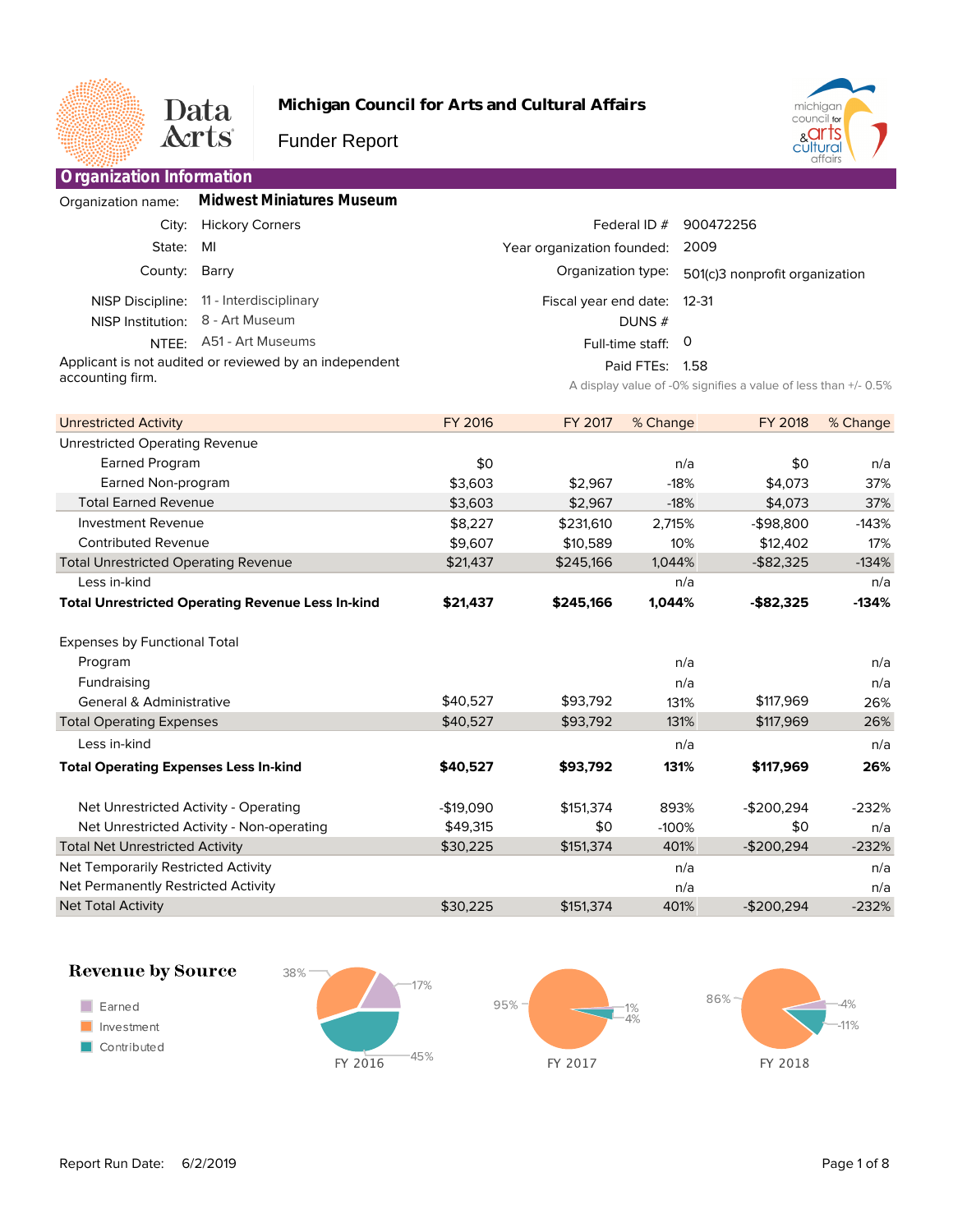## **Midwest Miniatures Museum**

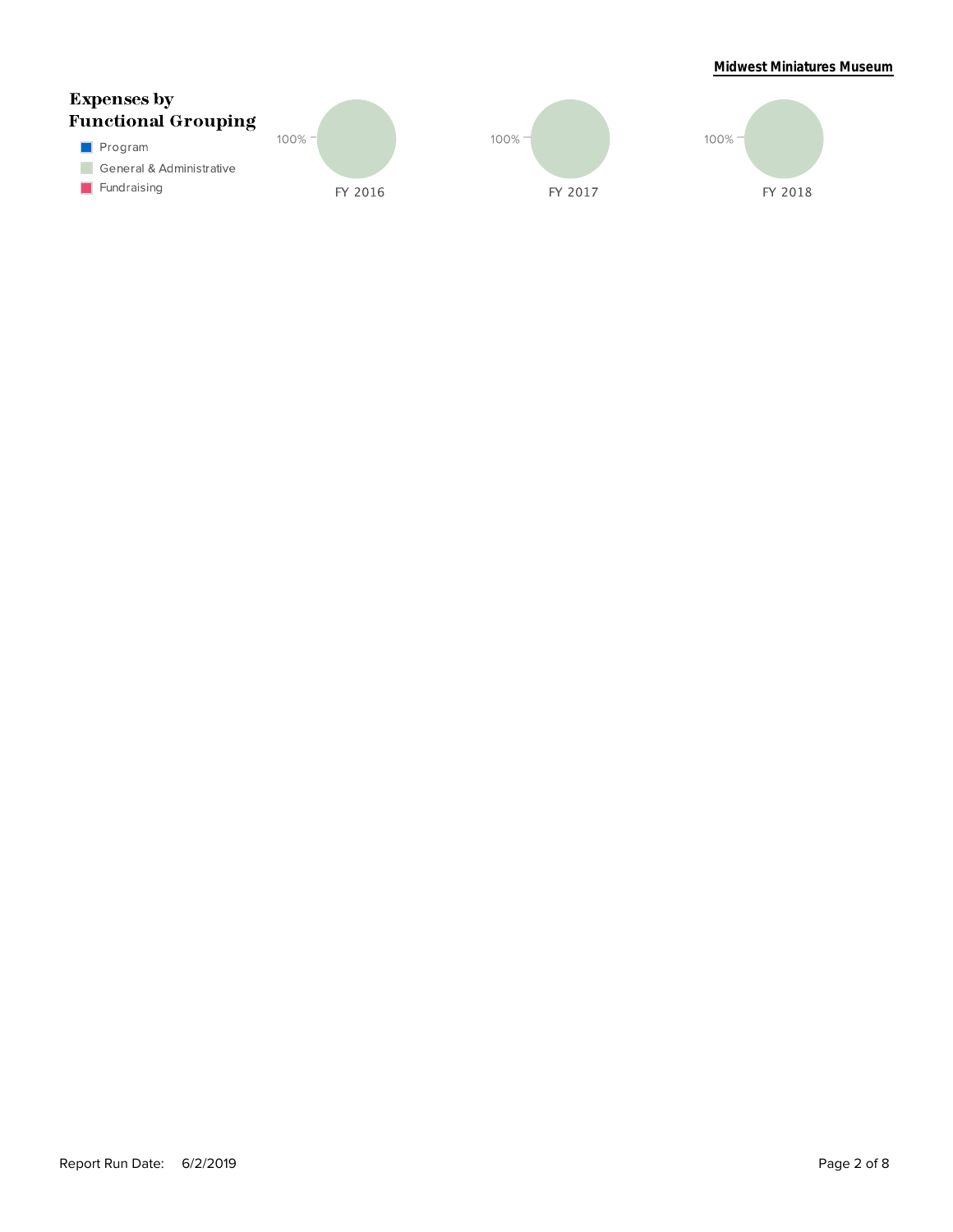| <b>Revenue Details</b>               |                |           |                |                |                           |                                  |
|--------------------------------------|----------------|-----------|----------------|----------------|---------------------------|----------------------------------|
|                                      | <b>FY 2016</b> | FY 2017   | <b>FY 2018</b> | <b>FY 2018</b> | <b>FY 2018</b>            | <b>FY 2018</b>                   |
|                                      |                |           |                |                | Temporarily               | Permanently                      |
| <b>Operating Revenue</b>             | Total          | Total     | Total          | Unrestricted   | <b>Restricted</b>         | Restricted                       |
| Earned - Program                     |                |           |                |                |                           |                                  |
| Total earned - program               | \$0            |           | \$0            | \$0            | \$0                       | n/a                              |
|                                      |                |           |                |                |                           |                                  |
| Earned - Non-program                 |                |           |                |                |                           |                                  |
| Gift shop and merchandise fees       | \$3,603        | \$2,967   | \$4,073        | \$4,073        |                           | n/a                              |
| Total earned - non-program           | \$3,603        | \$2,967   | \$4,073        | \$4,073        | \$0                       | n/a                              |
| Total earned revenue                 | \$3,603        | \$2,967   | \$4,073        | \$4,073        |                           | n/a                              |
|                                      |                |           |                |                |                           |                                  |
|                                      | <b>FY 2016</b> | FY 2017   | <b>FY 2018</b> | <b>FY 2018</b> | <b>FY 2018</b>            | <b>FY 2018</b>                   |
| Contributed                          | Total          | Total     | Total          | Unrestricted   | Temporarily<br>Restricted | Permanently<br><b>Restricted</b> |
|                                      |                |           |                |                |                           |                                  |
| Trustee & board                      | \$1,200        | \$1,200   | \$800          | \$800          |                           |                                  |
| Individual                           | \$8,407        | \$9,389   | \$11,602       | \$11,602       |                           |                                  |
| Corporate                            | \$0            | \$0       | \$0            | \$0            |                           |                                  |
| Foundation                           | \$0            | \$0       | \$0            | \$0            |                           |                                  |
| In-kind operating contributions      | \$0            | \$0       | \$0            |                |                           |                                  |
| Net assets released from restriction | \$0            | \$0       | \$0            |                |                           |                                  |
| Total contributed revenue            | \$9,607        | \$10,589  | \$12,402       | \$12,402       |                           |                                  |
| Operating investment revenue         | \$8,227        | \$231,610 | $-$98,800$     | $-$98,800$     |                           |                                  |
| Total operating revenue              | \$21,437       | \$245,166 | $-$ \$82,325   | $-$ \$82,325   |                           |                                  |
| Total operating revenue less in-kind | \$21,437       | \$245,166 | $-$ \$82,325   | $-$ \$82,325   |                           |                                  |
| Non-operating revenue                |                |           |                |                |                           |                                  |
| Transfers and re-classifications     | \$49,315       | \$0       | \$0            | \$0            |                           |                                  |
| Total non-operating revenue          | \$49,315       | \$0       | \$0            | \$0            |                           |                                  |
|                                      |                |           |                |                |                           |                                  |
| <b>Total revenue</b>                 | \$70,752       | \$245,166 | $-$ \$82,325   | $-$ \$82,325   |                           |                                  |
| Total revenue less in-kind           | \$70,752       | \$245,166 | $-$ \$82,325   | $-$ \$82,325   |                           |                                  |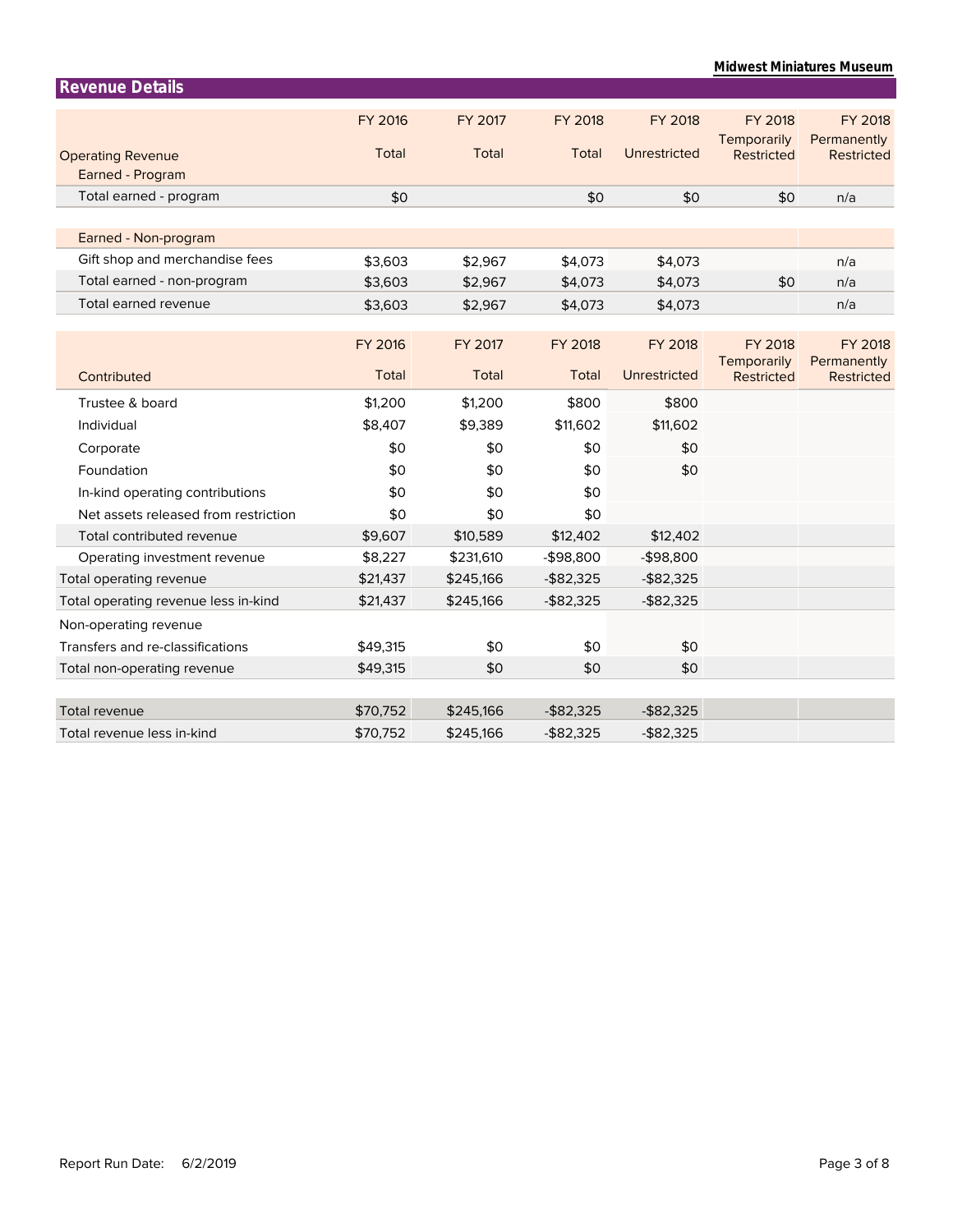| <b>Expense Details</b>                                           |                         |                  |                          |           |                          |                           |         |                                                           |
|------------------------------------------------------------------|-------------------------|------------------|--------------------------|-----------|--------------------------|---------------------------|---------|-----------------------------------------------------------|
|                                                                  | <b>FY 2016</b><br>Total | FY 2017          | %<br><b>Total Change</b> | FY 2018   | %<br><b>Total Change</b> | <b>FY 2018</b><br>Program | FY 2018 | FY 2018<br>General &<br><b>Fundraising Administrative</b> |
| Personnel expenses -<br>Operating                                |                         |                  |                          |           |                          |                           |         |                                                           |
| W2 employees (salaries,<br>payroll taxes and fringe<br>benefits) | \$10,494                | \$28,072         | 168%                     | \$38,906  | 39%                      | \$0                       | \$0     | \$38,906                                                  |
| Professional fees                                                | \$0                     | \$0              | n/a                      | \$19,299  | n/a                      |                           |         | \$19,299                                                  |
| Total personnel expenses -<br>Operating                          | \$10,494                | \$28,072         | 168%                     | \$58,205  | 107%                     |                           |         | \$58,205                                                  |
| Non-personnel expenses -<br>Operating                            |                         |                  |                          |           |                          |                           |         |                                                           |
| Advertising and<br>promotion                                     | \$2,889                 | \$2,556          | $-12%$                   | \$3,507   | 37%                      |                           |         | \$3,507                                                   |
| Dues and subscriptions                                           | \$0                     | \$319            | n/a                      | \$465     | 46%                      |                           |         | \$465                                                     |
| Insurance                                                        | \$6,018                 | \$2,954          | $-51%$                   | \$6,449   | 118%                     |                           |         | \$6,449                                                   |
| Occupancy costs                                                  | \$14,139                | \$20,161         | 43%                      | \$21,171  | 5%                       |                           |         | \$21,171                                                  |
| Office and<br>administration                                     | \$1,046                 | \$1,675          | 60%                      | \$5,006   | 199%                     |                           |         | \$5,006                                                   |
| <b>Exhibition costs</b>                                          | \$190                   | \$27,205 14,218% |                          | \$5,671   | $-79%$                   |                           |         | \$5,671                                                   |
| Other operating<br>expenses                                      | \$5,751                 | \$10,850         | 89%                      | \$17,495  | 61%                      |                           |         | \$17,495                                                  |
| Total non-personnel<br>expenses - Operating                      | \$30,033                | \$65,720         | 119%                     | \$59,764  | $-9%$                    |                           |         | \$59,764                                                  |
| Total operating expenses                                         | \$40,527                | \$93,792         | 131%                     | \$117,969 | 26%                      |                           |         | \$117,969                                                 |
| Non-operating<br>personnel expenses<br>Non-operating             | \$0                     | \$0              | n/a                      | \$0       | n/a                      |                           |         |                                                           |
| non-personnel expenses                                           | \$0                     | \$0              | n/a                      | \$0       | n/a                      |                           |         |                                                           |
| Total expenses                                                   | \$40,527                | \$93,792         | 131%                     | \$117,969 | 26%                      |                           |         | \$117,969                                                 |
| Total expenses less in-kind                                      | \$40,527                | \$93,792         | 131%                     | \$117,969 | 26%                      |                           |         |                                                           |
| Total expenses<br>less depreciation                              | \$40,527                | \$93,792         | 131%                     | \$117,969 | 26%                      |                           |         |                                                           |
| Total expenses less<br>in-kind and depreciation                  | \$40,527                | \$93,792         | 131%                     | \$117,969 | 26%                      |                           |         |                                                           |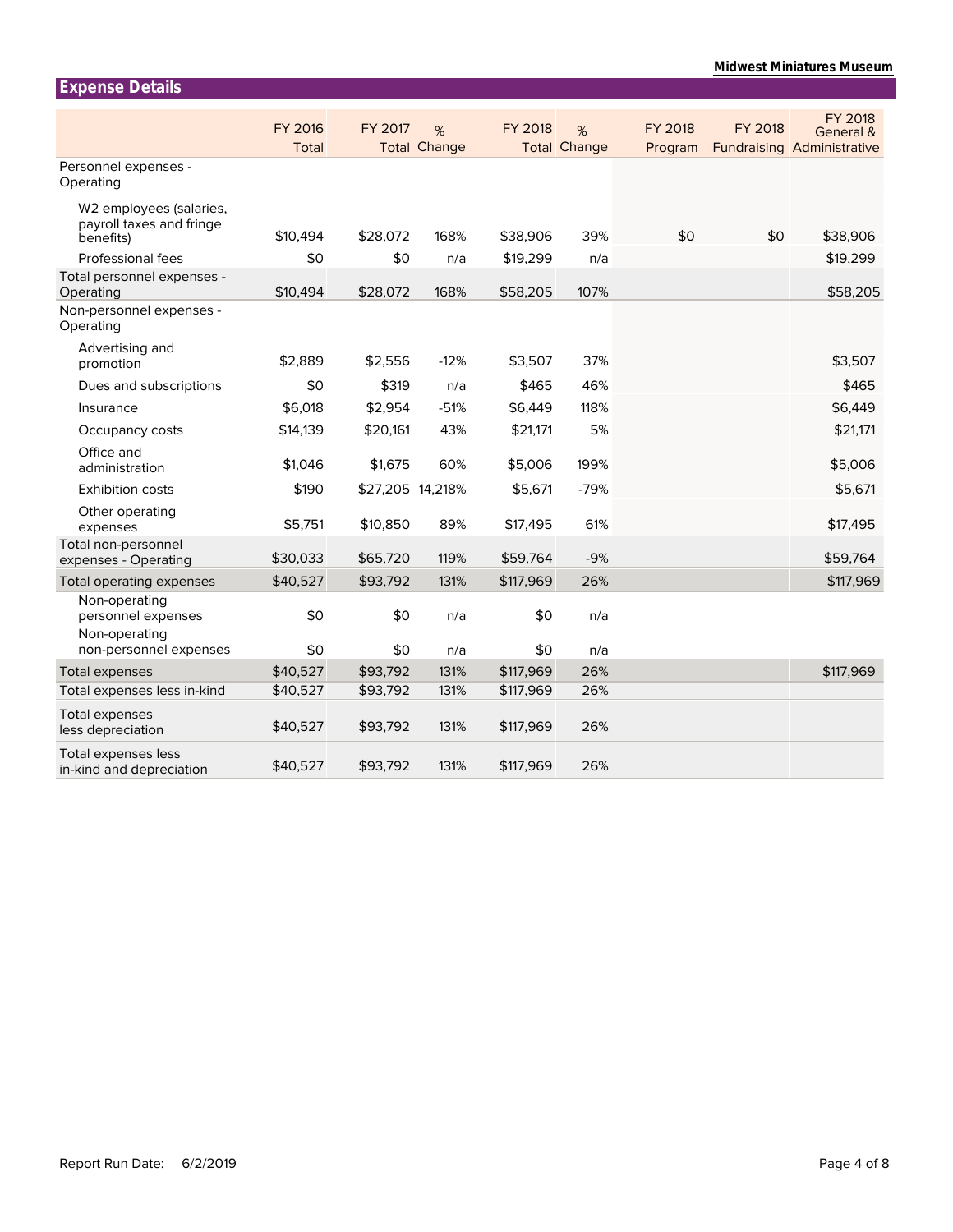| <b>Midwest Miniatures Museum</b> |  |
|----------------------------------|--|
|----------------------------------|--|

| <b>Balance Sheet</b>                |                |             |          |                |          |
|-------------------------------------|----------------|-------------|----------|----------------|----------|
| <b>Assets</b>                       | <b>FY 2016</b> | FY 2017     | % Change | <b>FY 2018</b> | % Change |
| <b>Current assets</b>               |                |             |          |                |          |
| Cash                                | \$1,691        | \$4,592     | 172%     | \$7,345        | 60%      |
| Receivables                         | \$0            | \$0         | n/a      | \$0            | n/a      |
| Investments                         | \$1,492,892    | \$1,631,922 | 9%       | \$1,613,236    | $-1%$    |
| Prepaid expenses & other            | \$0            | \$0         | n/a      | \$0            | n/a      |
| <b>Total current assets</b>         | \$1,494,583    | \$1,636,514 | 9%       | \$1,620,581    | $-1%$    |
| Non-current investments             |                |             | n/a      |                | n/a      |
| Fixed assets (net)                  |                |             | n/a      |                | n/a      |
| Other non-current assets            | \$0            | \$0         | n/a      | \$0            | n/a      |
| Total non-current assets            |                | \$0         | n/a      | \$0            | n/a      |
| <b>Total assets</b>                 | \$1,494,583    | \$1,636,514 | 9%       | \$1,620,581    | $-1%$    |
|                                     |                |             |          |                |          |
| <b>Liabilities &amp; Net Assets</b> | <b>FY 2016</b> | FY 2017     | % Change | <b>FY 2018</b> | % Change |
| Liabilities                         |                |             |          |                |          |
| Accounts payable & other            | \$0            | \$0         | n/a      | \$0            | n/a      |
| Loans & other debt                  | \$0            | \$0         | n/a      | \$0            | n/a      |
| Deferred revenue                    | \$0            | \$0         | n/a      | \$0            | n/a      |
| <b>Total current liabilities</b>    | \$0            | \$0         | n/a      | \$0            | n/a      |
| Non-current liabilities             | \$0            | \$0         | n/a      | \$0            | n/a      |
| <b>Total liabilites</b>             | \$0            | \$0         | n/a      | \$0            | n/a      |
| Net assets                          |                |             |          |                |          |
| Unrestricted                        | \$1,492,892    | \$1,636,513 | 10%      | \$1,613,236    | $-1%$    |
| Temporarily restricted              |                |             | n/a      | \$0            | n/a      |
| Permanently restricted              |                |             | n/a      |                | n/a      |
| Total net assets                    | \$1,494,583    | \$1,636,514 | 9%       | \$1,620,581    | $-1%$    |
| Total liabilities & net assets      | \$1,494,583    | \$1,636,514 | 9%       | \$1,620,581    | $-1%$    |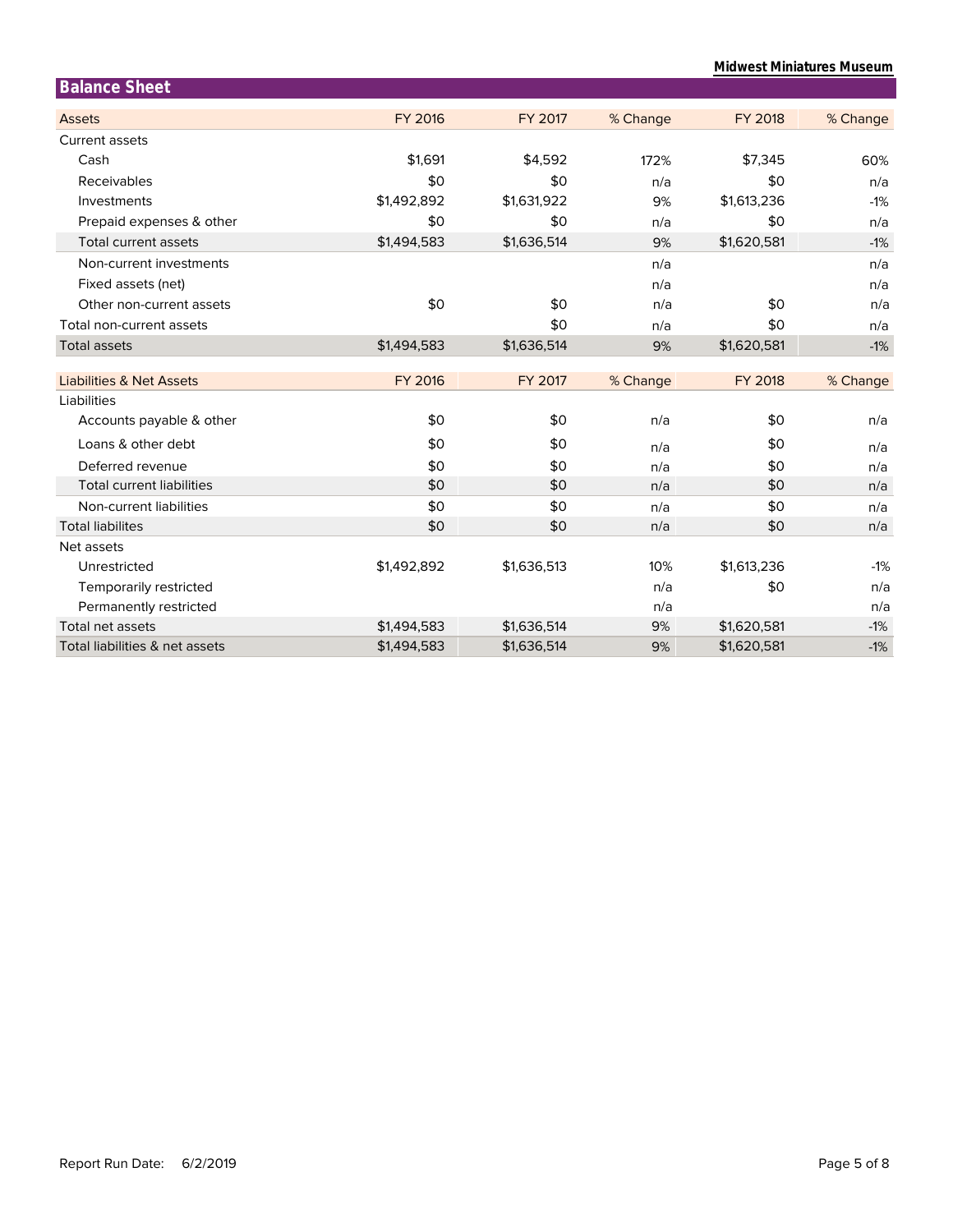| <b>Balance Sheet Metrics</b>                                 |             |             |             |
|--------------------------------------------------------------|-------------|-------------|-------------|
|                                                              | FY 2016     | FY 2017     | FY 2018     |
| Months of Operating Cash                                     |             |             |             |
| Total working capital                                        | \$1,494,583 | \$1,636,514 | \$1,620,581 |
| <b>Current Ratio</b>                                         | n/a         | n/a         | n/a         |
| Debt Service Impact                                          | 0%          | 0%          | 0%          |
| Unrestricted Net Assets Net of Property, Plant and Equipment | n/a         | n/a         | n/a         |
| <b>Operating Margin</b>                                      | 141%        | 62%         | 243%        |
| Depreciation as a % of Fixed Assets                          | n/a         | n/a         | n/a         |

Leverage Ratio

disaggregated balance sheet. and cash equivalents. Cash + Cash Equivalents / (Total Expense / 12). The ratio is calculated using total numbers since this organization does not have a **Months of Operating Cash** represents the number of months an organization can operate at current average monthly expense levels with existing cash

take more risks, knowing there is a cushion to fall back on Adequate working capital provides financial strength and flexibility to your organization, the ability to meet obligations as they come due, and the ability to since this organization does not have a disaggregated balance sheet. This calculation of working capital may differ from your internal calculations. **Total Working Capital** consists of the resources available for operations, and in this report is calculated as total current assets minus total current liabilities

ratio, the more capable the organization is of paying its obligations. The ratio is calulated using unrestricted numbers only. **Current Ratio** (Current Assets divided by Current Liabilities) determintes the organization's ability to pay current debt using current assets. The higher the

applied to the total debt-service burden, e.g. a mortgage). **Debt Service Impact** (Total Debt Service including principal and interest divided by Total Expense) calculates the % of an organization's total expenses

assets into restricted and unrestricted categories, this value will be blank is based on unrestricted values for net assets and fixed assets, if an organization fills out a single column balance sheet and does not separate fixed organization's unrestricted net assets would be if they did not own any property, or have any debts associated with that property. Because this calculation **Unrestricted Net Assets Net of Property, Plant and Equipment** (Unrestricted Net Assets - (Net Fixed Assets - Mortgage Debt)) shows what the

highlighting the amount of an organization's surplus or deficit. **Operating Margin** (Change in Net Assets divided by Total Unrestricted Operating Revenue) is a measurement of the organizations efficiency in operating,

sets and props); especially significant for organizations that own a building or carry a long-term lease. **Depreciation as a % of Fixed Assets** indicates the potential need for replacement or repair of fixed assets (such as buildings, furniture, office equipment,

number in excess of 50% may indicate a potential crunch. **Leverage Ratio** (Total Debt divided by Total Unrestricted and Temporarily Restricted Assets) determines how heavily the organization has borrowed. A



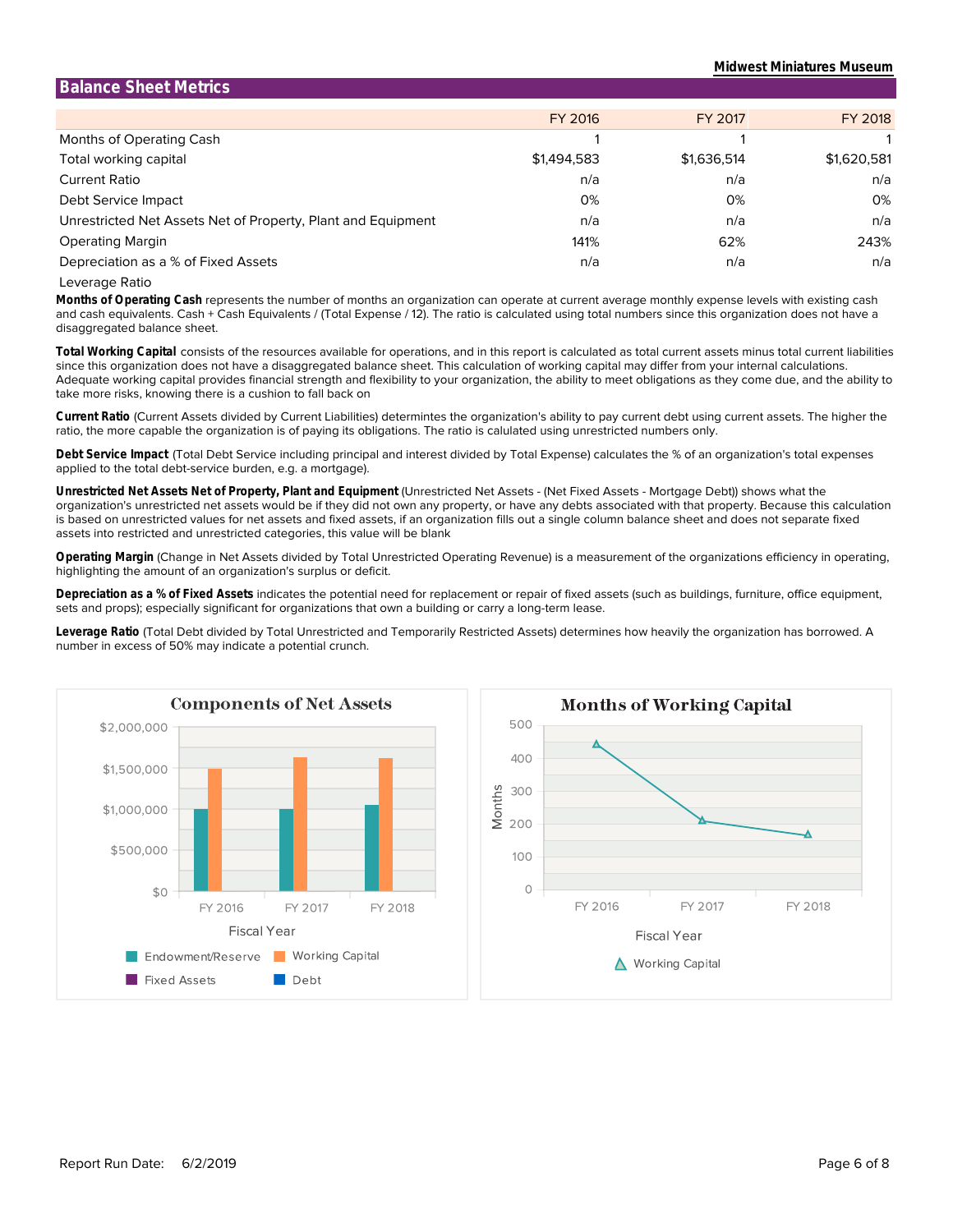**Midwest Miniatures Museum**

| FY 2016 |       |      |                                                                                     | FY 2018 % Change |
|---------|-------|------|-------------------------------------------------------------------------------------|------------------|
| 25      | 30    | 20%  | 10                                                                                  | $-67%$           |
| 4,754   | 5,778 | 22%  | 6,965                                                                               | 21%              |
| 4,779   | 5,808 | 22%  | 6,975                                                                               | 20%              |
|         |       |      |                                                                                     |                  |
| FY 2016 |       |      |                                                                                     | FY 2018 % Change |
| 4,254   | 4.778 | 12%  | 5.465                                                                               | 14%              |
| 25      | 30    | 20%  | 10 <sup>°</sup>                                                                     | $-67%$           |
| 500     | 1,000 | 100% | 1,500                                                                               | 50%              |
| 4,779   | 5,808 | 22%  | 6,975                                                                               | 20%              |
|         |       |      |                                                                                     |                  |
| FY 2016 |       |      |                                                                                     | FY 2018 % Change |
| 257     | 846   | 229% | 941                                                                                 | 11%              |
| 4,522   | 4,962 | 10%  | 6,034                                                                               | 22%              |
|         |       |      |                                                                                     |                  |
| FY 2016 |       |      |                                                                                     | FY 2018 % Change |
|         |       |      | FY 2017 % Change<br>FY 2017 % Change<br>FY 2017 % Change<br><b>FY 2017 % Change</b> |                  |

## **Staffing**

| <b>Staff &amp; Non-Staff Statistics</b>          | FY 2016       |      | FY 2017 % Change        |         | FY 2018 % Change |
|--------------------------------------------------|---------------|------|-------------------------|---------|------------------|
| Part-time permanent employees                    | O             | 0    | n/a                     |         | n/a              |
| Part-time permanent employees - FTEs             |               |      | n/a                     | 0.83    | n/a              |
| Part-time seasonal employees                     | $\mathcal{P}$ | 3    | 50%                     |         | $-33%$           |
| Part-time seasonal employees - FTEs              | 0.4           |      | 150%                    | 0.75    | $-25%$           |
| Number of part-time or one-time volunteers       | 10            | 10   | 0%                      | 10      | $0\%$            |
| Part-time or one-time volunteers - FTEs          | 0.35          | 0.03 | $-91%$                  | 0.13    | 333%             |
| <b>Artistic Staff &amp; Non-Staff Statistics</b> | FY 2016       |      | <b>FY 2017 % Change</b> | FY 2018 | % Change         |

Survey. organization's annual expenses are under \$50,000, and they are therefore only required to complete the short form of the DataArts This organization has not provided data on artistic staff. This may be because the organization does not hire artistic staff or the